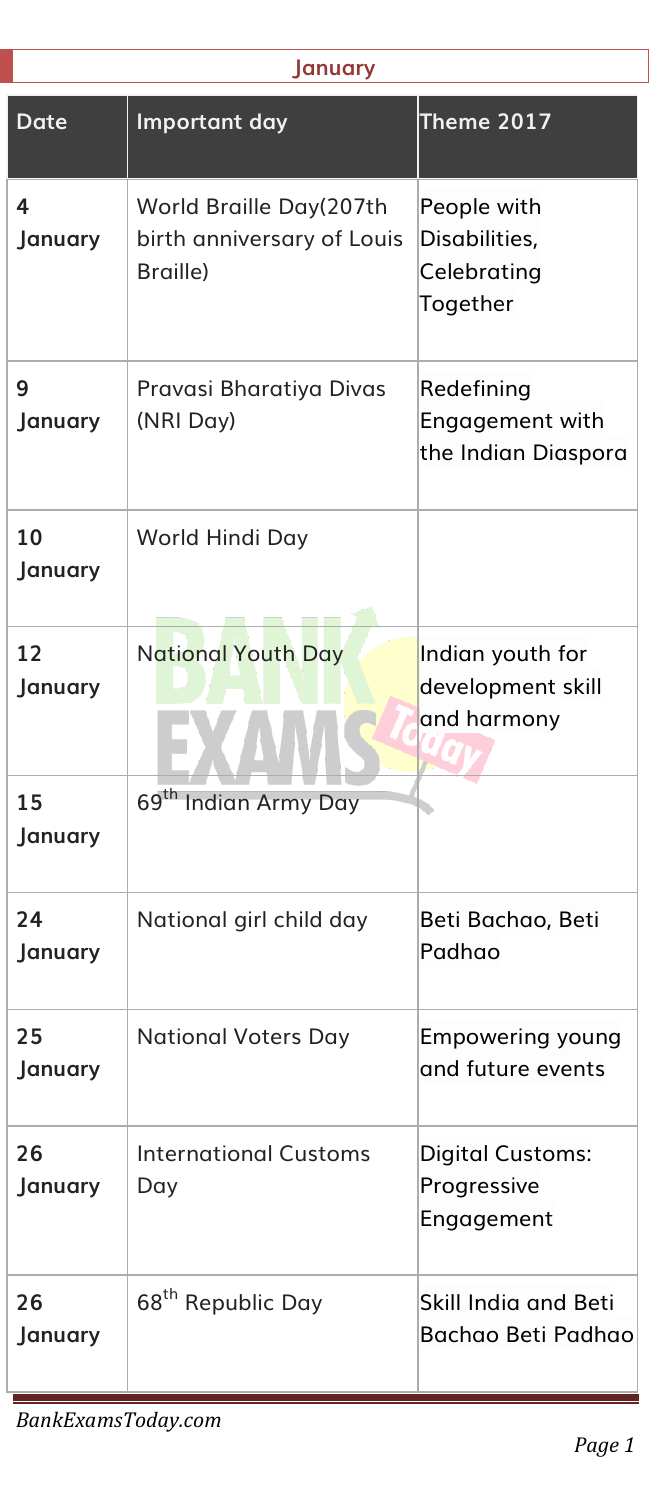| 27<br>January | International Day of<br>Commemoration in<br>memory of the victims of<br>the Holocaust | From Words to<br> Genocide: Anti-<br>Semitic Propaganda<br>and the Holocaust |
|---------------|---------------------------------------------------------------------------------------|------------------------------------------------------------------------------|
| 29            | World Leprosy Day (last                                                               | To live is to help to                                                        |
| January       | Sunday of January)                                                                    | live                                                                         |

| <b>February</b>                   |                                                                           |                                                                                                                                            |  |
|-----------------------------------|---------------------------------------------------------------------------|--------------------------------------------------------------------------------------------------------------------------------------------|--|
| <b>Date</b>                       | Important day                                                             | Theme 2017                                                                                                                                 |  |
| $\overline{2}$<br><b>February</b> | <b>World Wetlands Day</b>                                                 | <b>Wetlands for Disaster</b><br><b>Risk Reduction</b>                                                                                      |  |
| 4<br><b>February</b>              | <b>World Cancer Day</b>                                                   | We can I can                                                                                                                               |  |
| 6<br>February                     | International day of<br>Zero Tolerance to<br>female genital<br>mutilation | Building a solid and<br>interactive bridge<br>between Africa and the<br>world to accelerate<br>ending Female Genital<br>Mutilation by 2030 |  |
| 7<br>February                     | Safer Internet Day                                                        | Be the change: unite for<br>a better internet                                                                                              |  |
| 10<br><b>February</b>             | <b>National Deworming</b><br>Day                                          | Krimi se chhutkara,<br>sehatmand bhavishya<br>hamara and worm-free<br>children healthy children                                            |  |
| 11                                | International day<br>Women and girls in                                   | Gender, Science and<br>sustainable development:                                                                                            |  |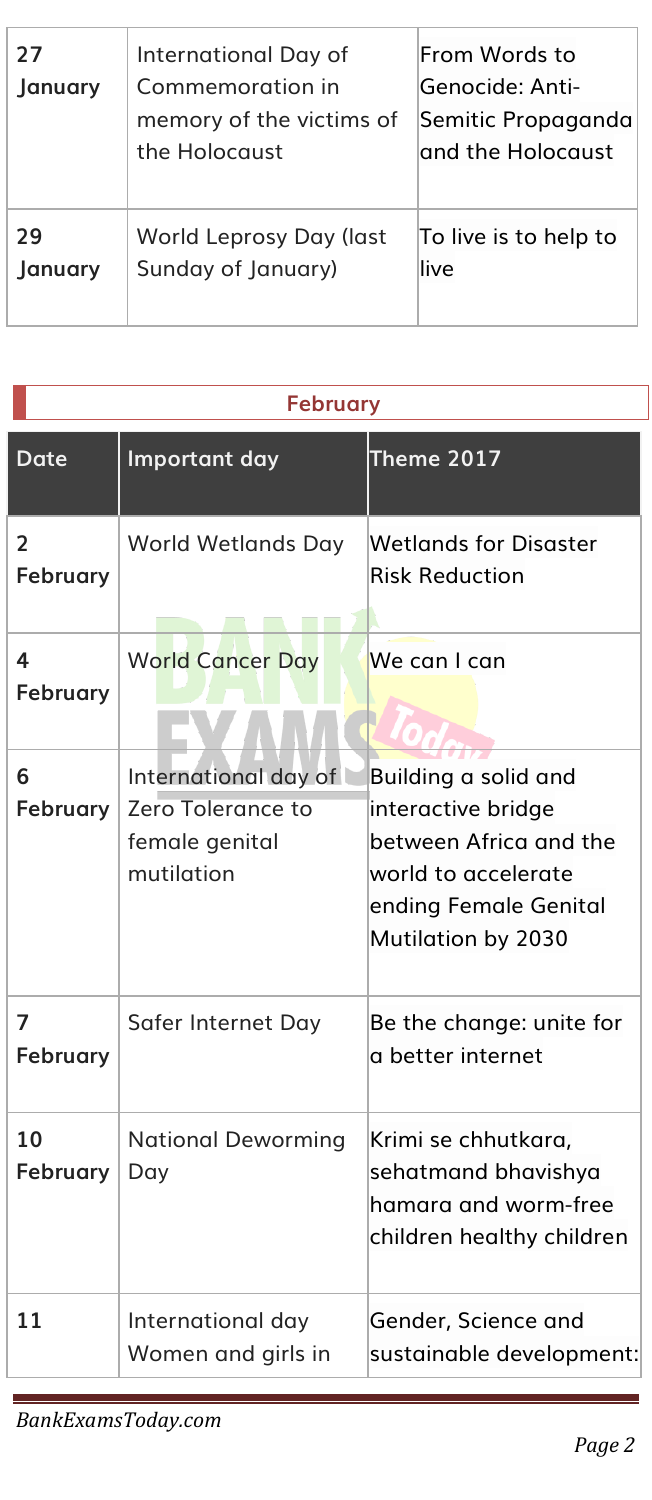| February              | Science                                     | The Impact of Media                                                |
|-----------------------|---------------------------------------------|--------------------------------------------------------------------|
| 12<br>February        | <b>National Productivity</b><br>Day         | From Waste to Profits-<br>through Reduce, Recycle<br>and Reuse     |
| 13<br><b>February</b> | World Radio Day                             | Radio is You                                                       |
| 20<br>February        | World Day of Social<br>Justice              | Preventing conflict and<br>sustaining peace through<br>decent work |
| 21<br><b>February</b> | <b>International Mother</b><br>language day | Towards sustainable<br>through Multilingual<br>education           |
| 22<br>February        | <b>World Thinking day</b>                   | <b>Connect Activity Pack</b>                                       |
| 24<br><b>February</b> | <b>Central Excise Day</b>                   |                                                                    |
| 28<br>February        | <b>National Science Day</b>                 | Science and tech for<br>specially Abled person                     |

| March |                                   |                                                   |  |
|-------|-----------------------------------|---------------------------------------------------|--|
| Date  | Important day                     | Theme 2017                                        |  |
| March | <b>Zero Discrimination</b><br>Day | Make some noise for<br><b>Zero Discrimination</b> |  |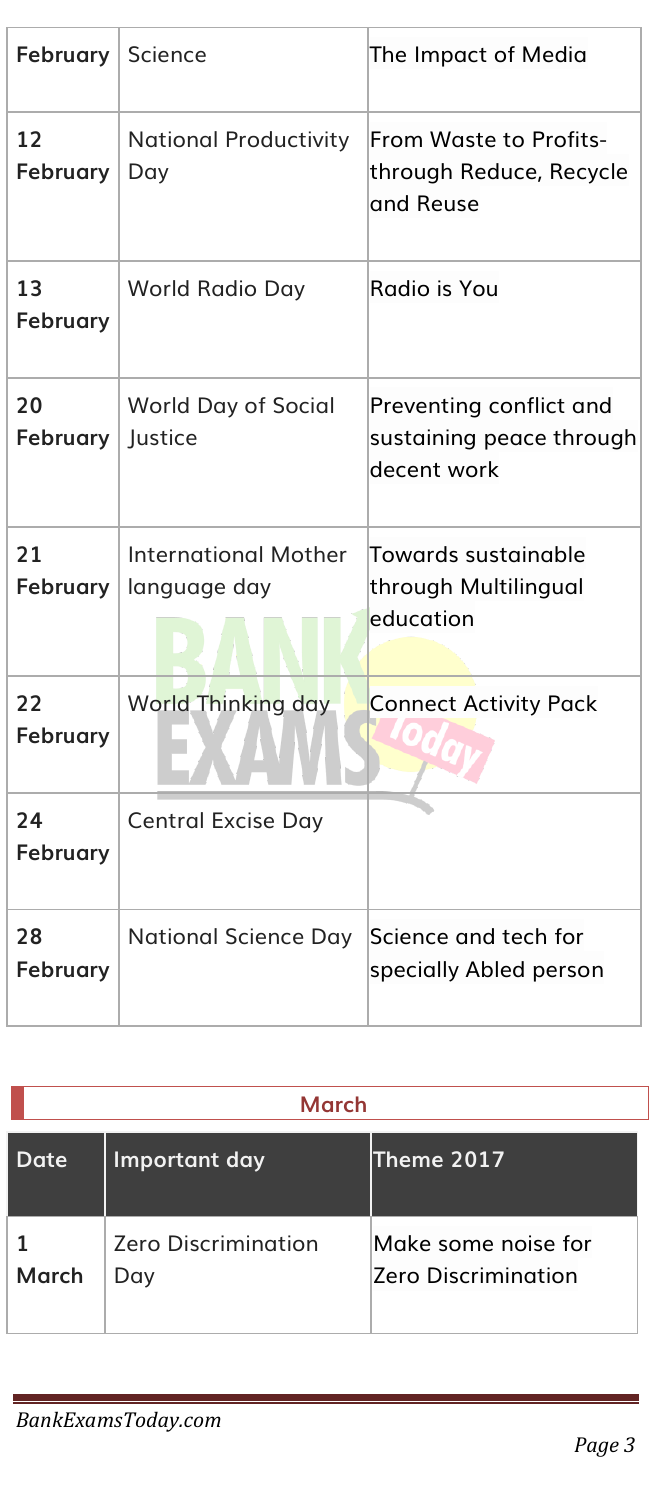| 3<br><b>March</b>  | World Wildife Day<br><b>National Defence Day</b>      | Listen to the young<br>voices                                         |
|--------------------|-------------------------------------------------------|-----------------------------------------------------------------------|
| 4<br><b>March</b>  | World Hearing Day<br><b>National Security Day</b>     | Action for hearing loss:<br>make a sound<br>investment                |
| 8<br><b>March</b>  | <b>International Women's</b><br>Day                   | Women in the<br>challenging world of<br>work: Planet 50-50 by<br>2030 |
| 9<br>March         | <b>CISF Raising Day</b>                               |                                                                       |
| 12<br><b>March</b> | <b>World Kidney Day</b>                               | Kidney Disease and<br>Obesity                                         |
| 13<br><b>March</b> | <b>Commonwealth Day</b><br>No Smoking Day             |                                                                       |
| 15<br><b>March</b> | World Consumer Rights Building a Digital World<br>Day | <b>Consumers can Trust</b>                                            |
| 18<br><b>March</b> | Ordnance factories day                                |                                                                       |
| 20<br>March        | International Day of<br>Happiness                     |                                                                       |
| 21<br><b>March</b> | International Day of<br>Forests                       | <b>Forests and Energy</b>                                             |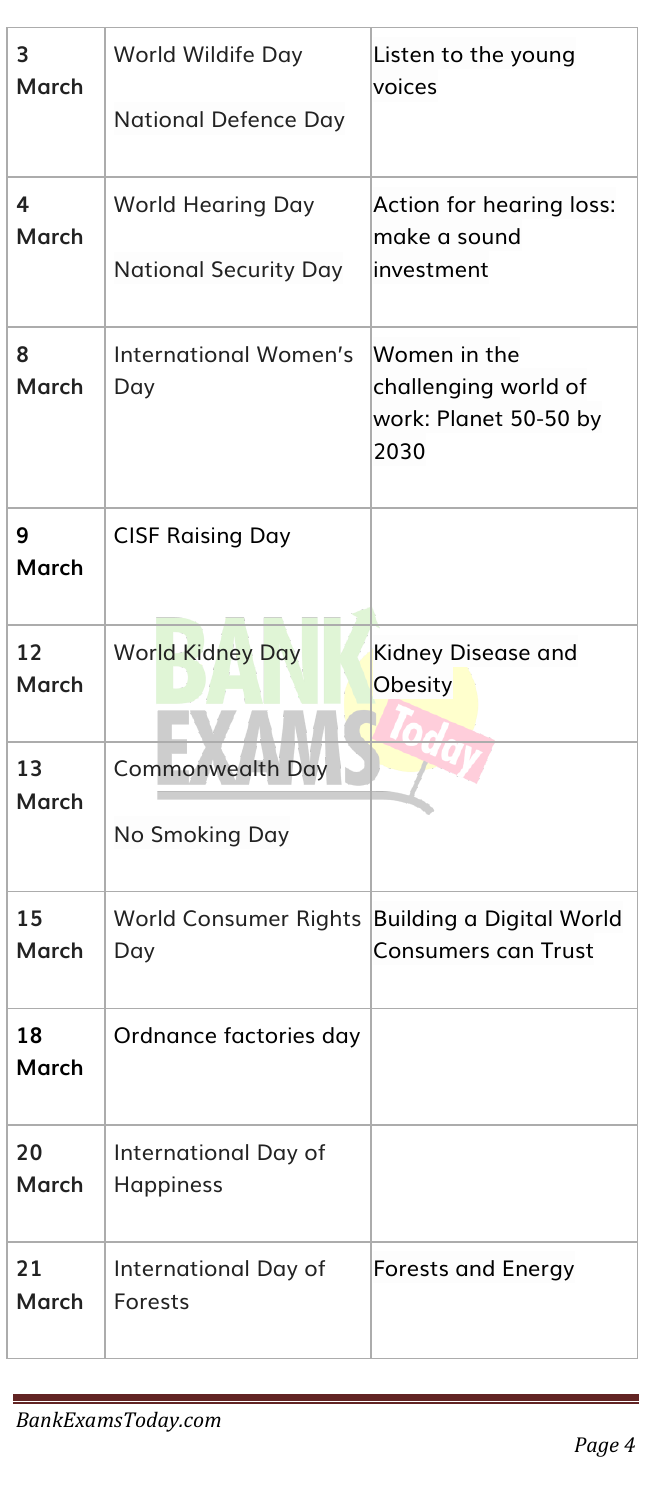| 21<br>March | World Down Syndrome<br>Day  | My Voice My Community<br>- Enabling people with<br>Down syndrome to<br>speak up, be heard and<br>influence government<br>policy and action, to be<br>fully included in the<br>community |
|-------------|-----------------------------|-----------------------------------------------------------------------------------------------------------------------------------------------------------------------------------------|
| 22<br>March | World Water Day             | Why Waste water?                                                                                                                                                                        |
| 23<br>March | World Meteorological<br>Day | <b>Understanding Clouds</b>                                                                                                                                                             |
| 74<br>March | World TB Day                | Unite to end TB                                                                                                                                                                         |
| 27<br>March | <b>World Theatre Day</b>    |                                                                                                                                                                                         |

| e.<br>٧ |  |
|---------|--|
| ٧       |  |

| Date                   | Important day                                                                | Theme 2017                                       |
|------------------------|------------------------------------------------------------------------------|--------------------------------------------------|
| 1<br>April             | Prevention of Blindness Week                                                 |                                                  |
| $\mathcal{P}$<br>April | World Autism Awareness Day<br>٠<br>International Children's Book<br>٠<br>Day | Toward<br>Autonomy and<br>Self-<br>Determination |
| 4<br>April             | <b>National Day for Mine Awareness</b><br>and Assistance in mine action      | Needs Driven-<br>People                          |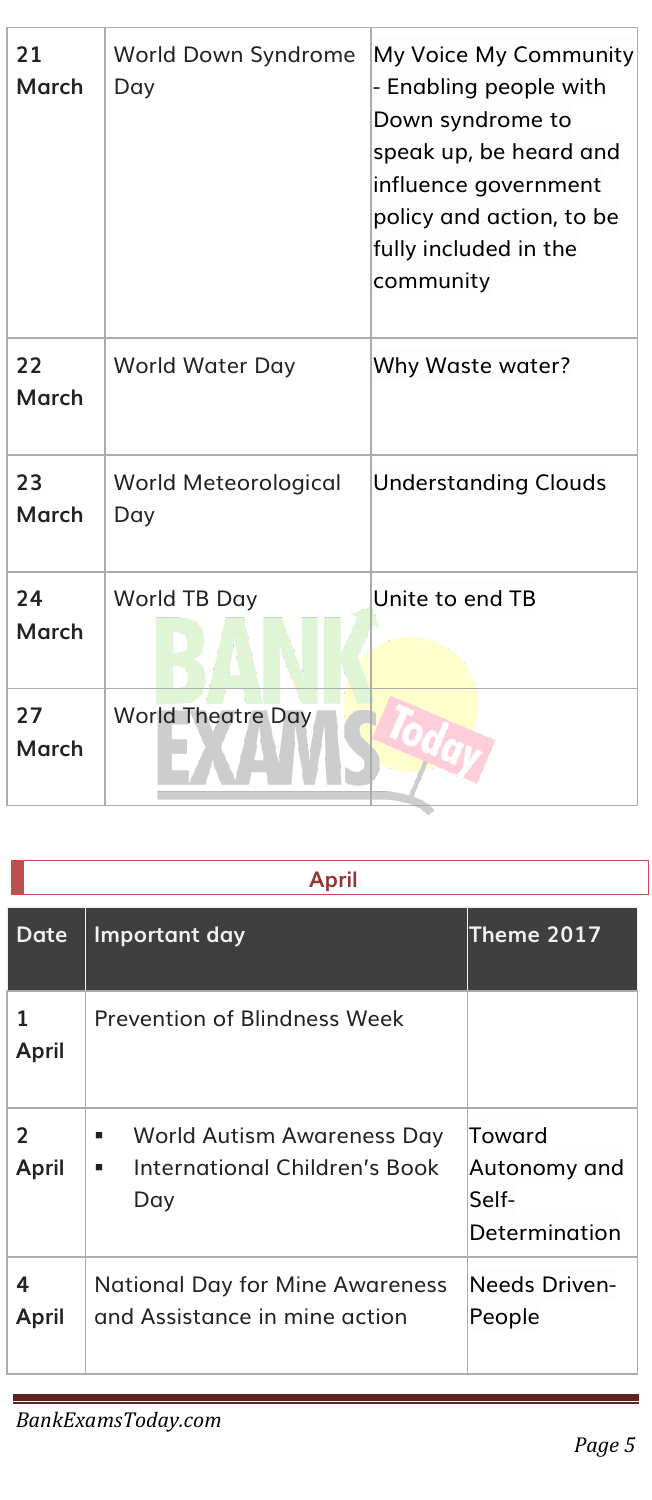|             |                                                              | Centered                                                                                                                          |
|-------------|--------------------------------------------------------------|-----------------------------------------------------------------------------------------------------------------------------------|
| 5<br>April  | <b>National Maritime Day</b>                                 | Connecting<br>Ships, Ports<br>and People                                                                                          |
| 6<br>April  | <b>International Day for Sports</b><br>Development and Peace |                                                                                                                                   |
| 7<br>April  | World Health Day<br><b>Handloom Week</b>                     | Depression:<br>Let's Talk                                                                                                         |
| 8<br>April  | International Romani Day<br><b>World Tradition Day</b>       |                                                                                                                                   |
| 10<br>April | <b>World Homeopathy Day</b>                                  | Enhancing<br>Quality<br>Research in<br>Homeopathy<br>Through<br>Scientific<br>evidence and<br><b>Rich Clinical</b><br>Experiences |
| 11<br>April | National Safe Motherhood Day                                 | Improving<br>Maternal<br>Health by<br>Empowering<br>Women!                                                                        |
| 12<br>April | International Day of Human<br>Space Flight                   |                                                                                                                                   |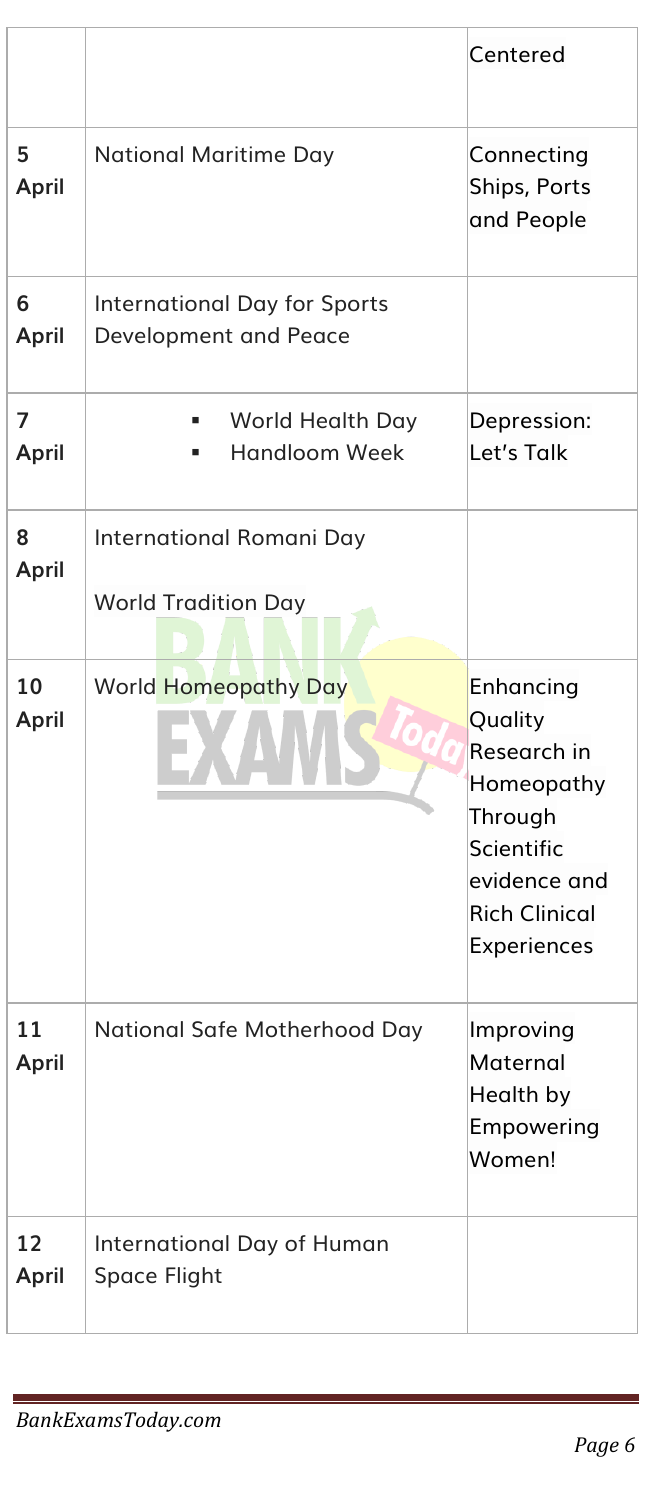| 13<br>April | Jallianwala Bagh Massacre                                                                |                                                          |
|-------------|------------------------------------------------------------------------------------------|----------------------------------------------------------|
| 14<br>April | Dr. Bhimrao Ambedkar Jayanti<br>٠<br><b>Customs Day</b><br>п                             |                                                          |
| 17<br>April | World Hemophilia Day                                                                     | Hear their<br>Voices                                     |
| 18<br>April | World Heritage Day                                                                       | Cultural<br>Heritage &<br>Sustainable<br>Tourism         |
| 21<br>April | Civil Services Day                                                                       | <b>Making New</b><br>India                               |
| 22<br>April | <b>World Earth Day</b>                                                                   | Environmental<br>& Climate<br>Literacy                   |
| 23<br>April | World Book and Copyright Day                                                             |                                                          |
| 24<br>April | National Panchayati Day<br>٠<br><b>Women's Political</b><br>I,<br>Empowerment Day, India | Climate<br>Change,<br>Women and<br>Role of<br>Panchayats |
| 25<br>April | World Malaria Day                                                                        | <b>End Malaria</b><br>For Good                           |
| 26<br>April | World Intellectual Property Day                                                          | Innovation-<br><b>Improving Lives</b>                    |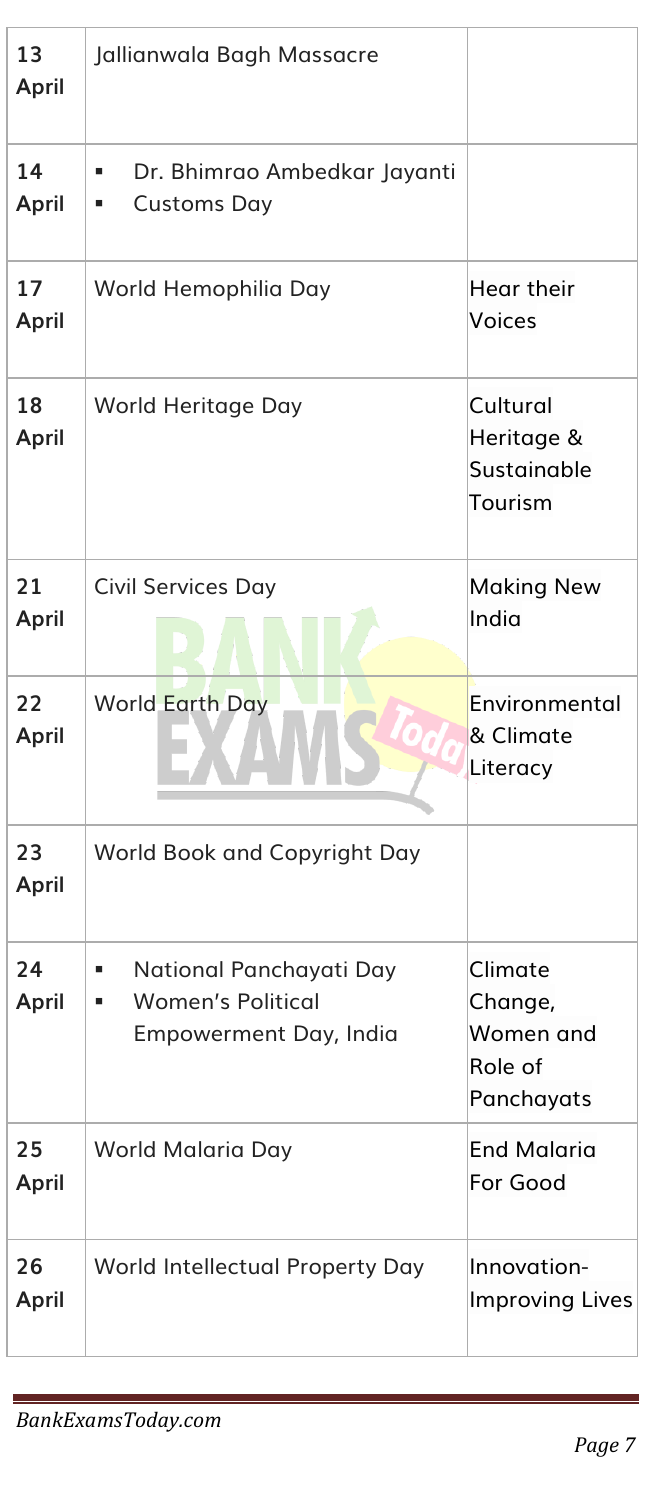| 28<br>April | World Day for Safety and Health<br>at Work                | Optimize the<br>collection and<br>use of OSH<br>data |
|-------------|-----------------------------------------------------------|------------------------------------------------------|
| 29<br>April | International Dance Day                                   |                                                      |
| 30<br>April | International Jazz Day<br>٠<br>Anti-Child Labour Day<br>ш |                                                      |

|                       | May                                                                                 |                                                                                                                                 |  |
|-----------------------|-------------------------------------------------------------------------------------|---------------------------------------------------------------------------------------------------------------------------------|--|
| <b>Date</b>           | Important day                                                                       | <b>Theme 2017</b>                                                                                                               |  |
| 1<br>May              | <b>International Labour Day</b><br>٠<br><b>May Day</b><br>п<br>Maharashtra Day<br>٠ | Securing<br><b>Decent Works</b><br><b>For Sustainable</b><br>Social<br>Fconomic<br>Development                                  |  |
| $\overline{2}$<br>May | World Asthma Day                                                                    | <b>Better Air</b><br><b>Better</b><br><b>Breathing</b>                                                                          |  |
| 3<br>May              | World Press Freedom Day                                                             | <b>Critical Minds</b><br>for Critical<br>Times: Media's<br>role in<br>advancing<br>peaceful, just<br>and inclusive<br>societies |  |
| 4                     | International Firefighters Day                                                      |                                                                                                                                 |  |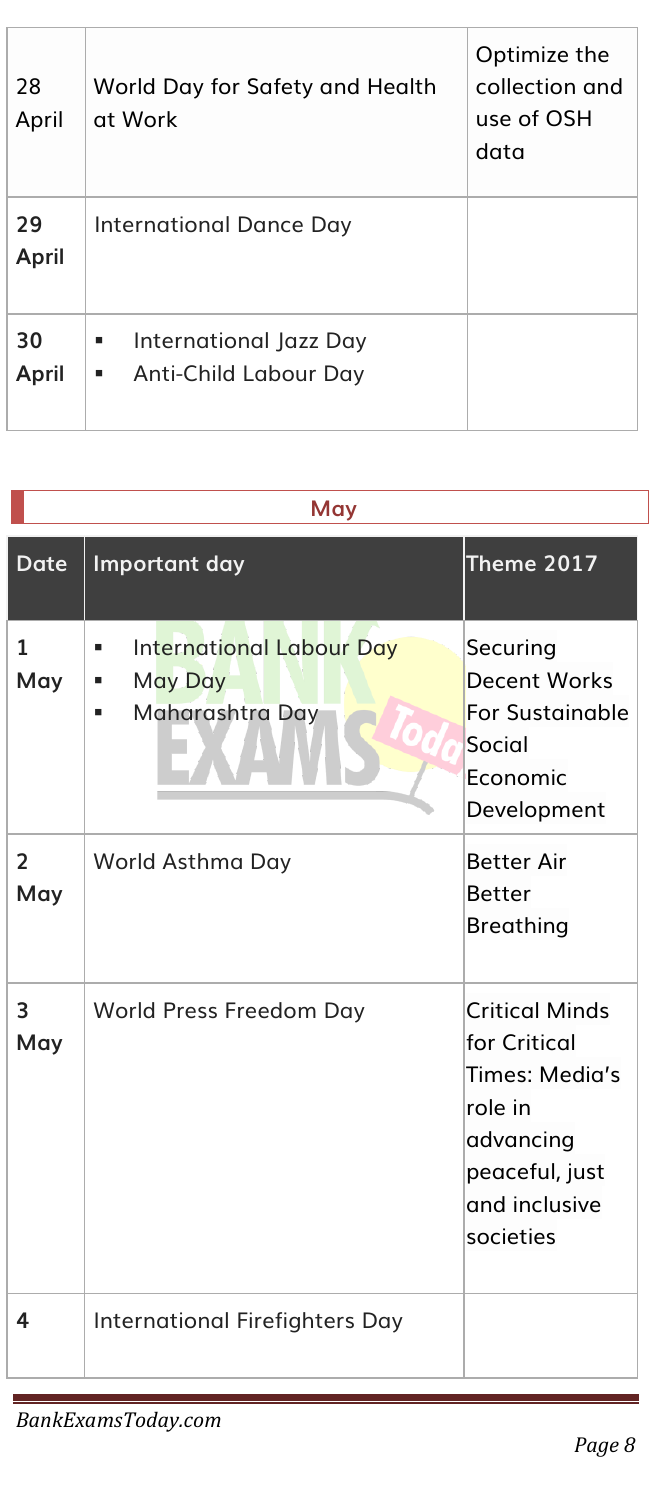| May       |                                                                                                |                                                                                             |
|-----------|------------------------------------------------------------------------------------------------|---------------------------------------------------------------------------------------------|
| 5<br>May  | <b>International Midwives Day</b>                                                              |                                                                                             |
| 06<br>May | International No Diet Day                                                                      |                                                                                             |
| 7<br>May  | <b>World Athletics Day</b><br>٠<br>World Laughter Day<br>ш<br>Rabindra Nath Tagore Jayant<br>٠ |                                                                                             |
| 8<br>May  | Mother's Day<br>٠<br><b>World Redcross Day</b><br>٠<br><b>Road Safety Week</b><br>٠            | Less Known<br><b>Red Cross</b><br><b>Stories</b>                                            |
| 10<br>May | <b>World Migratory Bird Day</b>                                                                | Their Future is<br>Our Future:A<br><b>Healthy Planet</b><br>for Migratory<br>Birds & People |
| 11<br>May | <b>National Technology Day</b>                                                                 | Technology for<br>inclusive and<br>sustainable<br>growth'.                                  |
| 12<br>May | <b>International Nurses Day</b>                                                                | A voice to lead<br>- Achieving the<br>Sustainable<br>Development<br>Goals"                  |
| 15<br>May | <b>International Families Day</b>                                                              | Families,<br>education and                                                                  |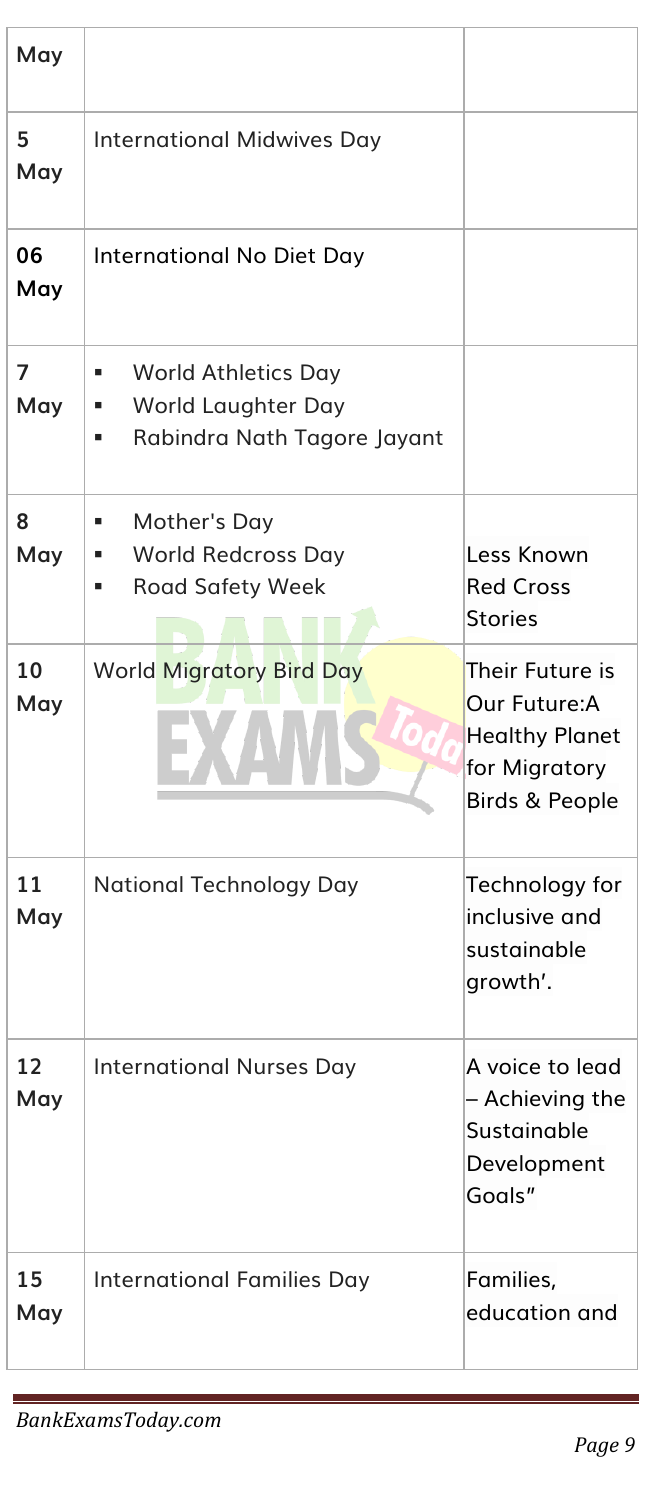|           |                                                                            | well-being                    |
|-----------|----------------------------------------------------------------------------|-------------------------------|
| 16<br>May | <b>National Dengue Day</b>                                                 |                               |
| 17<br>May | <b>World Telecommunication Day</b><br><b>World Information Society Day</b> | <b>Big Data Big</b><br>Impact |
| 18<br>May | World AIDS Vaccine Day                                                     | <b>Know Your</b><br>Number    |
| 20<br>May | World Metrology Day                                                        | Measurements<br>for transport |
| 21<br>May | Anti-Terrorism Day                                                         |                               |
| 22<br>May | International Day for Biological<br>Diversity                              |                               |
| 23<br>May | World Turtle Day                                                           |                               |
| 24<br>May | Commonwealth Day                                                           |                               |
| 25<br>May | <b>International Missing Children's</b><br>Day                             |                               |
| 26<br>May | <b>Gunners Day- New Zealand</b>                                            |                               |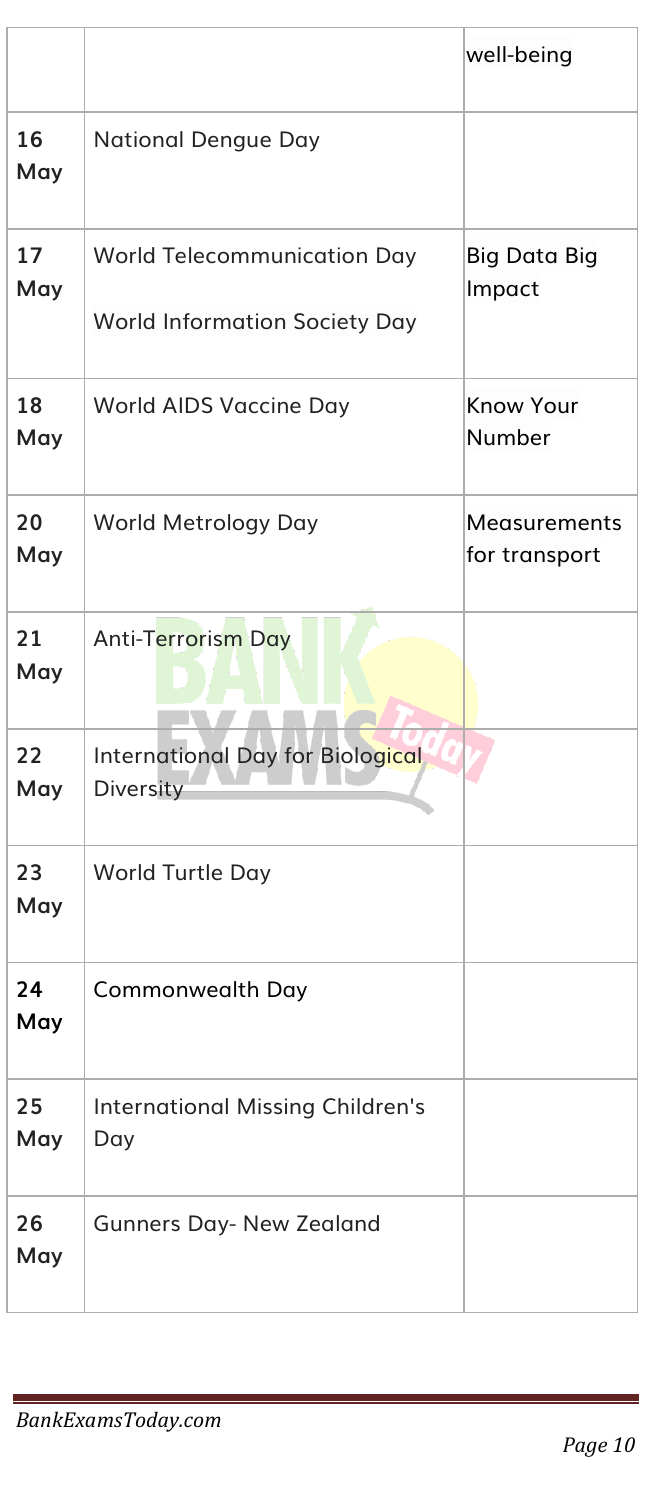| 28<br>May | Maharana Pratap Jayanti                 |                                            |
|-----------|-----------------------------------------|--------------------------------------------|
| 29<br>May | International Day of UN<br>Peacekeepers | Investing in<br>Peace Around<br>the world  |
| 30<br>May | Goa Statehood Day                       |                                            |
| 31<br>May | World No Tobacco Day                    | "Tobacco – a<br>threat to<br>development." |

## **June**

| Date                  | Important day                                                                                                         | <b>Theme 2017</b>                                                                          |
|-----------------------|-----------------------------------------------------------------------------------------------------------------------|--------------------------------------------------------------------------------------------|
| 1<br>June             | World Milk Day                                                                                                        | Good food, health and<br>nutrition                                                         |
| $\mathcal{P}$<br>June | International Sex<br>Workers' Day                                                                                     |                                                                                            |
| 4<br>June             | International Day<br>$\bullet$<br>for Innocent<br>Children Victims of<br>Aggression<br><b>Cancer Survivors</b><br>Day | Focuses to acknowledge<br>the pain suffered by<br>children victims throughout<br>the world |
| 5<br>June             | World Environment Day Connecting people to                                                                            | Nature                                                                                     |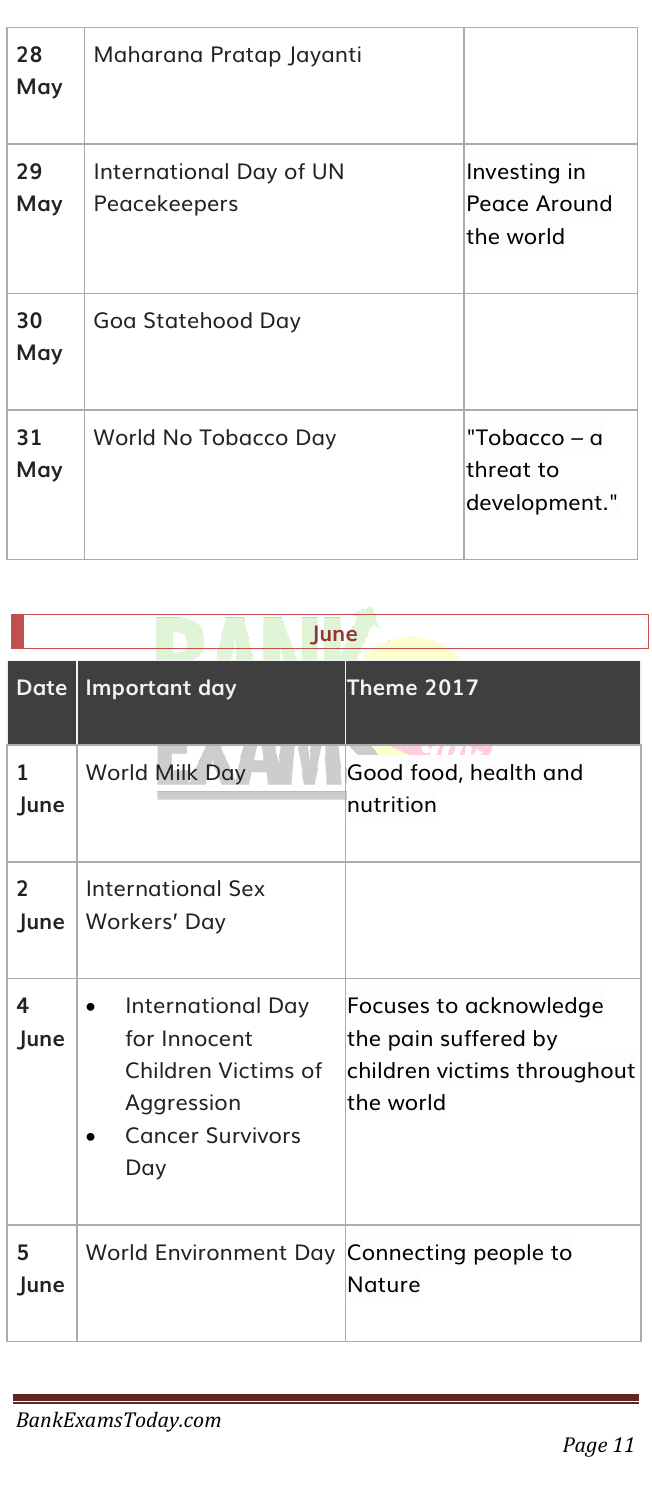| 8<br>June  | <b>Coal Miners Day</b><br>World Ocean Day                                             | Our Oceans; Our Future                                                                     |
|------------|---------------------------------------------------------------------------------------|--------------------------------------------------------------------------------------------|
| 12<br>June | Anti-Child Labour Day                                                                 | Focuses on the impact of<br>conflicts and disasters on<br>child labour.                    |
| June<br>13 | <b>International Albinism</b><br><b>Awareness Day</b>                                 | Focuses on attacks against<br>persons with albinism.                                       |
| 14<br>June | World Blood Donor Day                                                                 | Give Blood; Give now; Give<br>often                                                        |
| 15<br>June | World Flder Abuse<br>Awareness Day                                                    | "Understand and End<br><b>Financial Abuse of Older</b><br>People: A Human Rights<br>Issue" |
| 16<br>June | International Day of<br><b>Family Remittances</b>                                     |                                                                                            |
|            |                                                                                       |                                                                                            |
| 17<br>June | Word Day to Combat<br>Desertification and<br>Drought                                  | Land degradation and<br>migration                                                          |
| 19<br>June | <b>International Day for</b><br>the elimination of<br>Sexual Violence and<br>Conflict | <b>Preventing Sexual Violence</b><br>Crimes through Justice and<br>Deterrence              |
| 20<br>June | World Refugee Day                                                                     | Focuses to show support<br>for families forced to flee.                                    |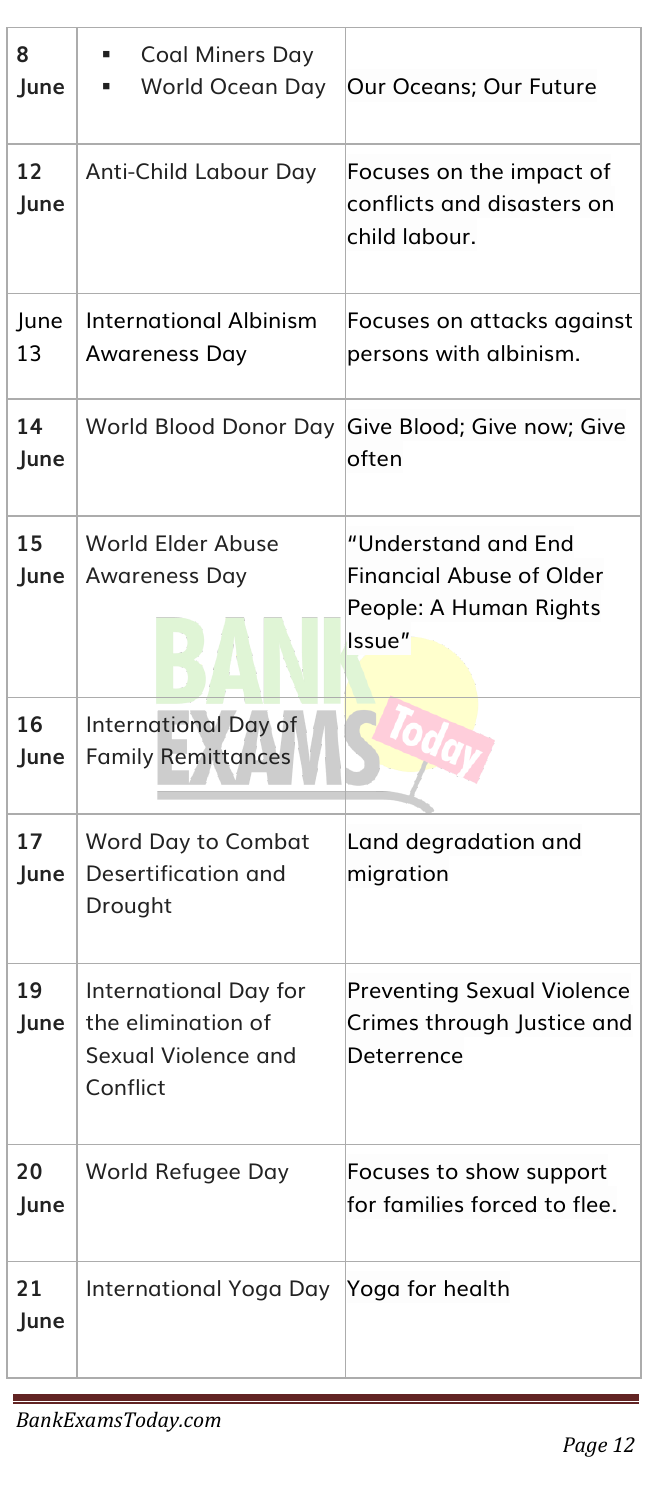| 23<br>June | Public Service Day<br>٠<br>International<br>٠<br>Widow's Day<br>International<br>Olympic Day | celebrates the value and<br>virtue of public service to<br>the community                                         |
|------------|----------------------------------------------------------------------------------------------|------------------------------------------------------------------------------------------------------------------|
| 26<br>June | International Day<br><b>Against Drug Abuse</b><br>and Illicit trafficking                    | l isten First -<br>Listening to children and<br>youth is the first step to<br>help them grow healthy<br>and safe |
| June<br>27 | Micro-, Small and<br>Medium-sized<br><b>Enterprises Day</b>                                  | Celebrated for the first<br>time                                                                                 |
| 29<br>June | <b>National Statistics Day</b>                                                               |                                                                                                                  |

**July**

| <b>Date</b> | Important day                                                                      | Themes 2017 |
|-------------|------------------------------------------------------------------------------------|-------------|
| 1<br>July   | <b>National Doctor's Day</b>                                                       |             |
| 2<br>July   | <b>World Sports</b><br>$\bullet$<br>Journalists' Day<br>World UFO Day<br>$\bullet$ |             |
| 4<br>July   | American<br>Independence Day                                                       |             |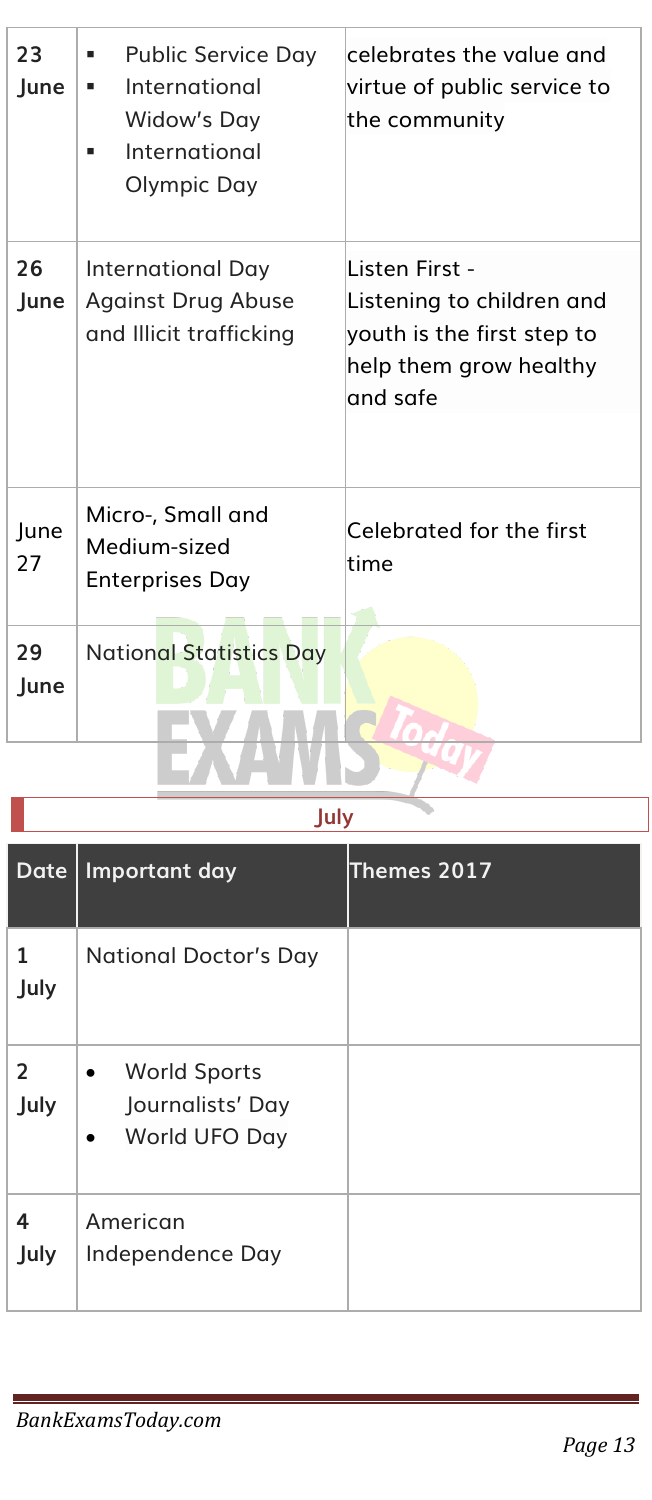| 7<br>July  | <b>Global Forgiveness Day</b>                                                                               |                                                                                   |
|------------|-------------------------------------------------------------------------------------------------------------|-----------------------------------------------------------------------------------|
|            | <b>World Chocolate Day</b>                                                                                  |                                                                                   |
| 11<br>July | <b>World Population Day</b>                                                                                 | <b>Family Planning:</b><br><b>Empowering People,</b><br><b>Developing Nations</b> |
| 12<br>July | Malala Day                                                                                                  |                                                                                   |
| 15<br>July | World Youth Skill Day                                                                                       | Focuses and skills and jobs<br>for youth                                          |
| 17<br>July | International Justice<br>Day                                                                                |                                                                                   |
| 18<br>July | <b>International Nelson</b><br>Mandela Day                                                                  | For Freedom, justice and<br>democracy                                             |
| 26<br>July | <b>International Day</b><br>٠<br>for the conservation<br>of the mangrove<br>ecosystem<br>Kargil Vijay Diwas |                                                                                   |
| 28<br>July | World Hepatitis Day<br><b>World Nature</b><br><b>Conservation Day</b>                                       | <b>Eliminate Hepatitis</b>                                                        |
| 29<br>July | <b>International Tiger Day</b>                                                                              |                                                                                   |
| 30         | <b>World Day Against</b>                                                                                    | Act to Protect and Assist                                                         |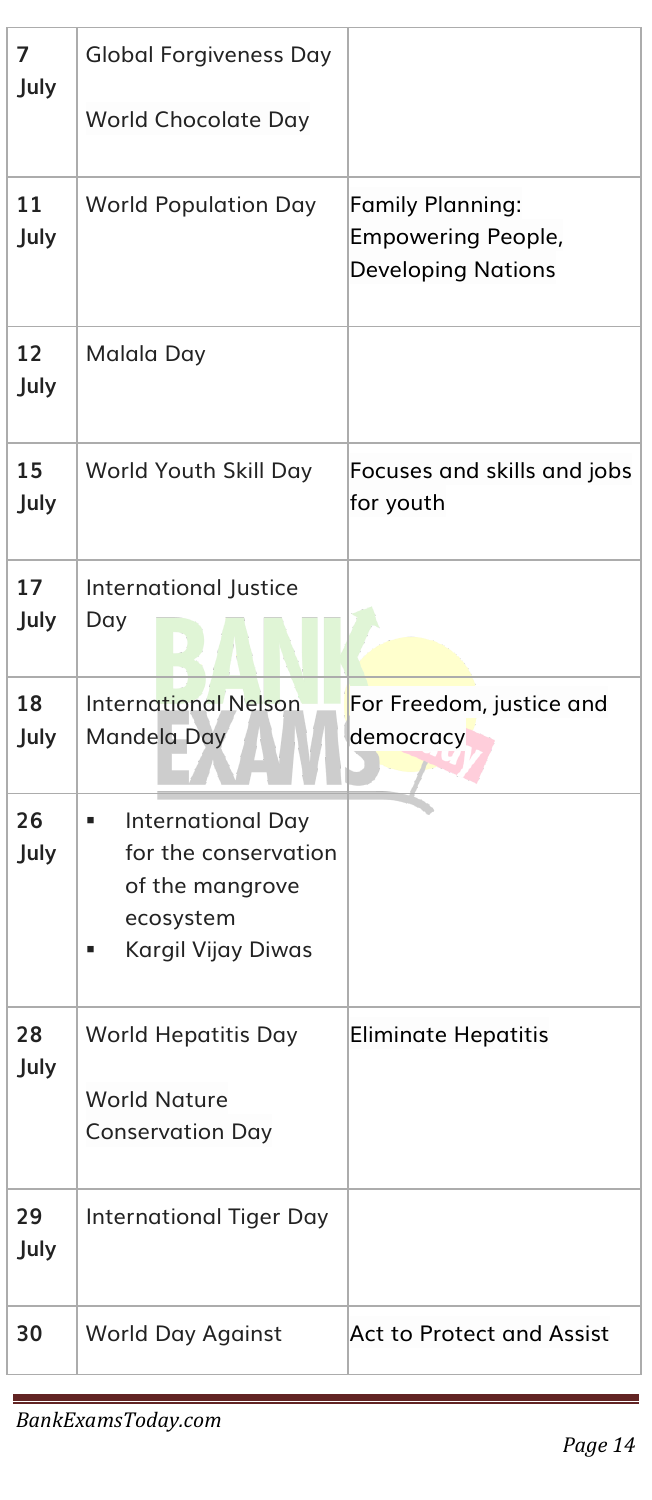| July   Trafficking in Perso |  |
|-----------------------------|--|
|                             |  |

|                          | <b>August</b>                                                                                                          |                                                                                     |  |
|--------------------------|------------------------------------------------------------------------------------------------------------------------|-------------------------------------------------------------------------------------|--|
| <b>Date</b>              | Important day                                                                                                          | <b>Theme 2017</b>                                                                   |  |
| 1<br>August              | <b>World Breastfeeding</b><br>Week (1-7 August)                                                                        |                                                                                     |  |
| 6<br>August              | Hiroshima Day & Anti-<br>Nuclear Day                                                                                   |                                                                                     |  |
| $\overline{7}$<br>August | Handloom Day                                                                                                           |                                                                                     |  |
| 9<br>August              | <b>Kranti Diwas (Quit</b><br>ш<br>India Movement)<br>International Day<br>ш<br>of the world's<br>indigenous<br>peoples | 10th Anniversary of the<br>UN Declaration on the<br>Rights of Indigenous<br>Peoples |  |
| 10<br>August             | World Bio-Fuel Day                                                                                                     |                                                                                     |  |
| 11<br>August             | National Daughter's<br>Day                                                                                             |                                                                                     |  |
| 12<br>August             | <b>International Youth</b><br>Day                                                                                      | Youth Building Peace                                                                |  |
| 13<br>August             | <b>Organ Donation Day</b>                                                                                              |                                                                                     |  |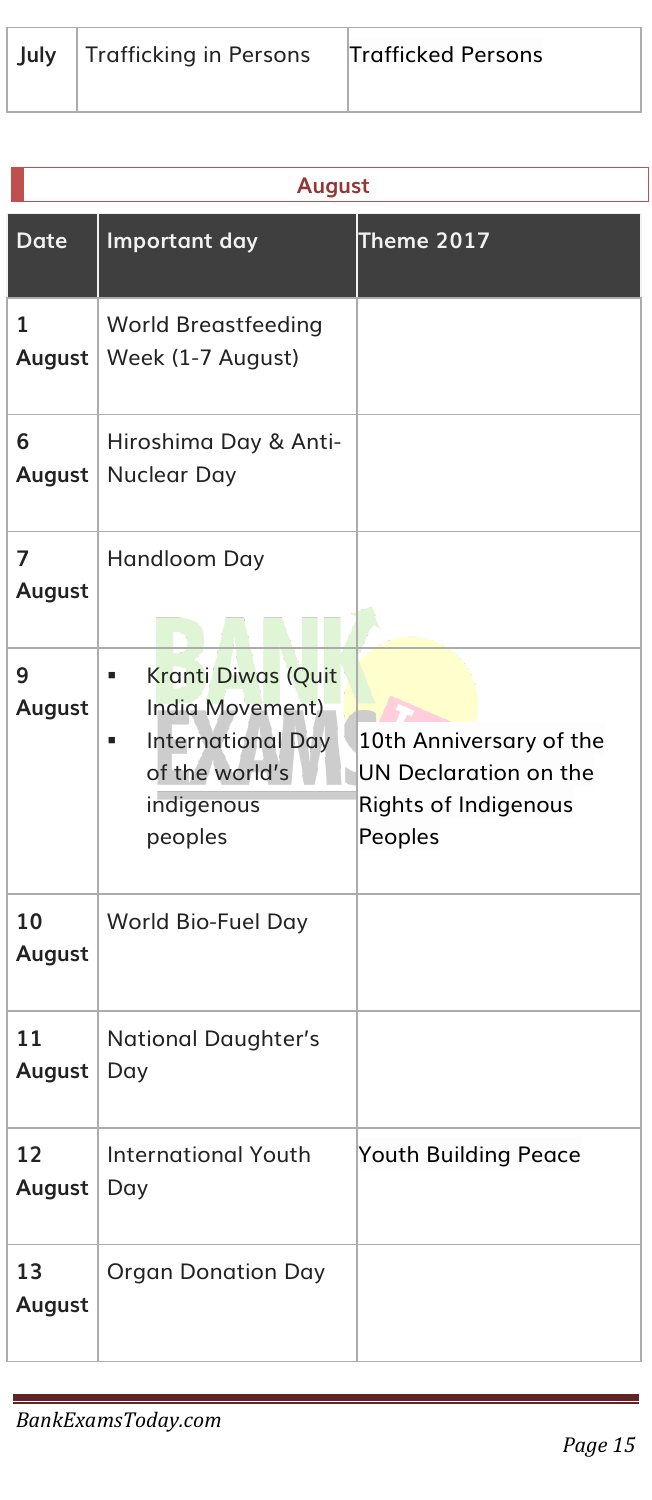| 15<br>August | Independence Day of<br>India                                                                                   |                               |
|--------------|----------------------------------------------------------------------------------------------------------------|-------------------------------|
| 19<br>August | World<br>٠<br>Photography Day<br>World<br>٠<br>Humanitarian Day                                                | WHD Campaign: Not a<br>Target |
| 20<br>August | Sadbhawana Diwas/<br>Harmony Day                                                                               |                               |
| 29<br>August | Sanskrit Day<br>ш<br>International Day<br>п<br><b>Against Nuclear</b><br>Test<br><b>National Sports</b><br>Day |                               |
| 30<br>August | <b>National Small</b><br>Industry Day                                                                          |                               |

## **September**

| Date                        | Important day                           |
|-----------------------------|-----------------------------------------|
| 1<br>September              | National Nutrition Week (1-7 September) |
| $\overline{2}$<br>September | <b>World Coconut Day</b>                |
| 4<br>September              | <b>National Labour Day USA</b>          |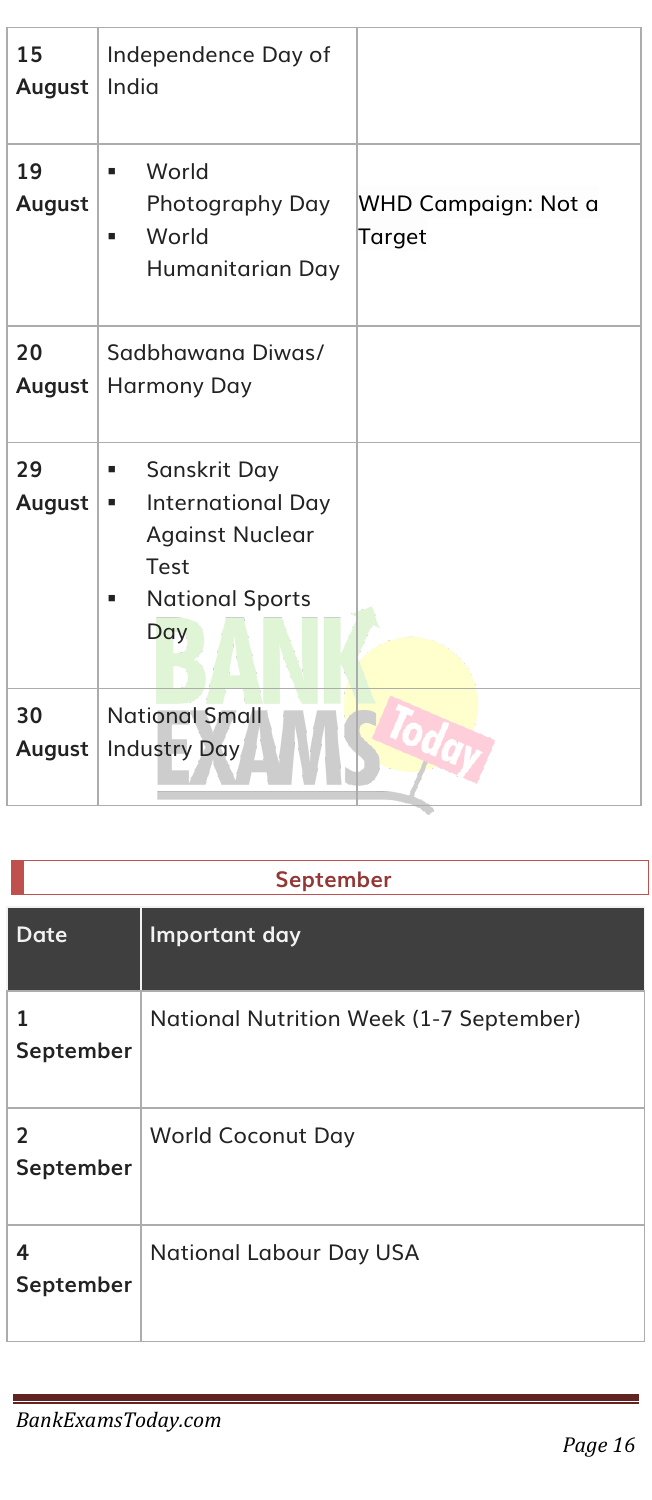| 5<br>September  | <b>National Teachers Day</b><br>٠<br><b>International Charity Day</b><br>. .<br>Sanskrit Day<br>٠ |
|-----------------|---------------------------------------------------------------------------------------------------|
| 7               | September   World Forgiveness Day                                                                 |
| 8<br>September  | International Literacy Day                                                                        |
| 10<br>September | World First Aid Day<br>٠<br>World Suicide Prevention Day<br>a s                                   |
| 12<br>September | International Day for South-South<br>Cooperation                                                  |
| 14<br>September | <b>Hindi Diwas</b>                                                                                |
| September<br>15 | <b>International Day of Democracy</b><br>$\bullet$<br>International Engineer's Day<br>$\bullet$   |
| 16<br>September | International Day for the Preservation of<br>Ozone Layer                                          |
| 20<br>September | Railway Police Force Foundation Day                                                               |
| 21<br>September | World Peace Day<br>٠<br>World Alzheimer Day<br>٠                                                  |
| 22<br>September | <b>World Cancer Free Day</b>                                                                      |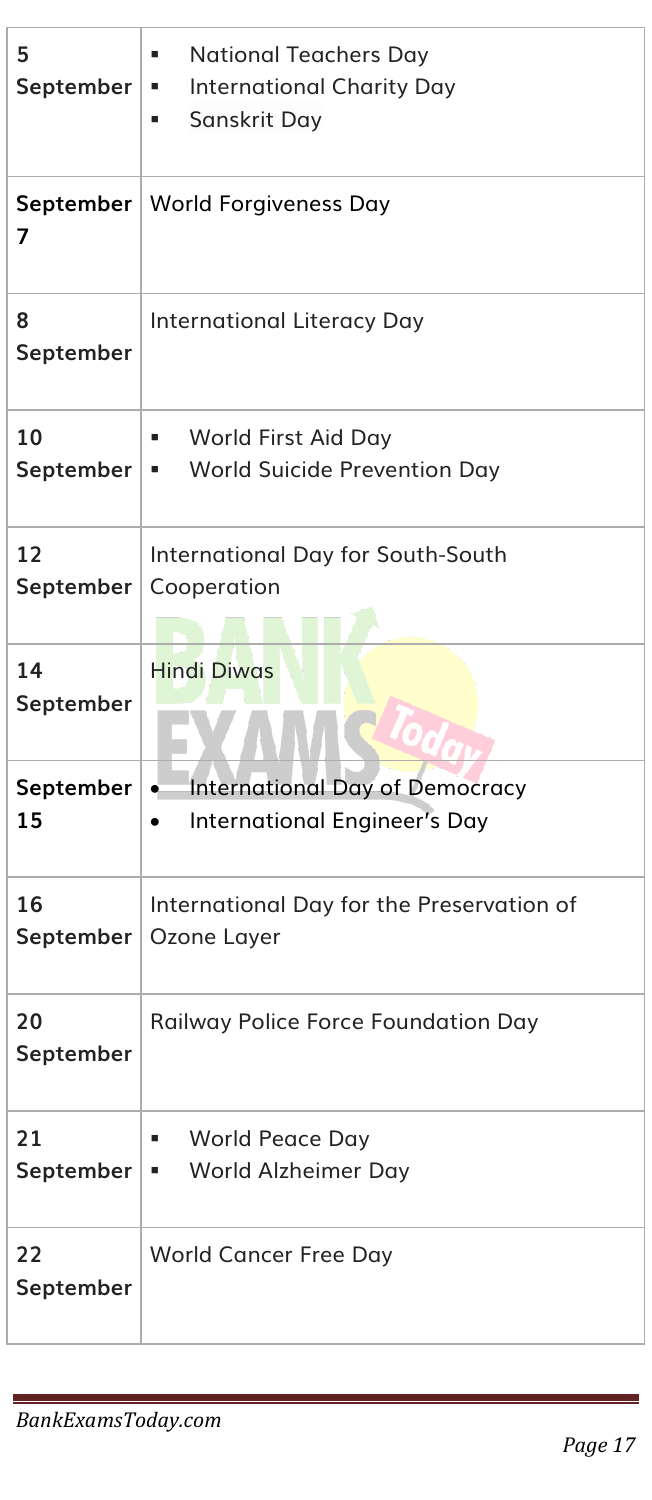| 25<br>September | <b>World Rivers Day</b><br>a se<br><b>World Pharmacists Day</b><br>a.                     |
|-----------------|-------------------------------------------------------------------------------------------|
| 26<br>September | World Environmental Health Day<br>٠<br><b>World Contraception Day</b>                     |
| 27<br>September | <b>World Tourism Day</b>                                                                  |
| 28<br>September | World Rabies Day<br>٠<br>Gunners Day India<br>٠<br><b>World Maritime Day</b><br>٠         |
| 29<br>September | <b>World Heart Day</b>                                                                    |
| 30<br>September | World Deaf Day (last Sunday of the<br>month of September<br>International Translation Day |

| <b>October</b>            |                                                                                                                          |
|---------------------------|--------------------------------------------------------------------------------------------------------------------------|
| Date                      | Important day                                                                                                            |
| 1<br>October              | <b>International Day for Older Persons</b><br>٠<br>World Vegetarian Day<br>٠                                             |
| $\overline{2}$<br>October | World Habitat Day (First Monday of<br>٠<br>October)<br>International Day of Non-<br>٠<br>Violence/Mahatma Gandhi Jayanti |
| October<br>3              | <b>World Nature Day</b>                                                                                                  |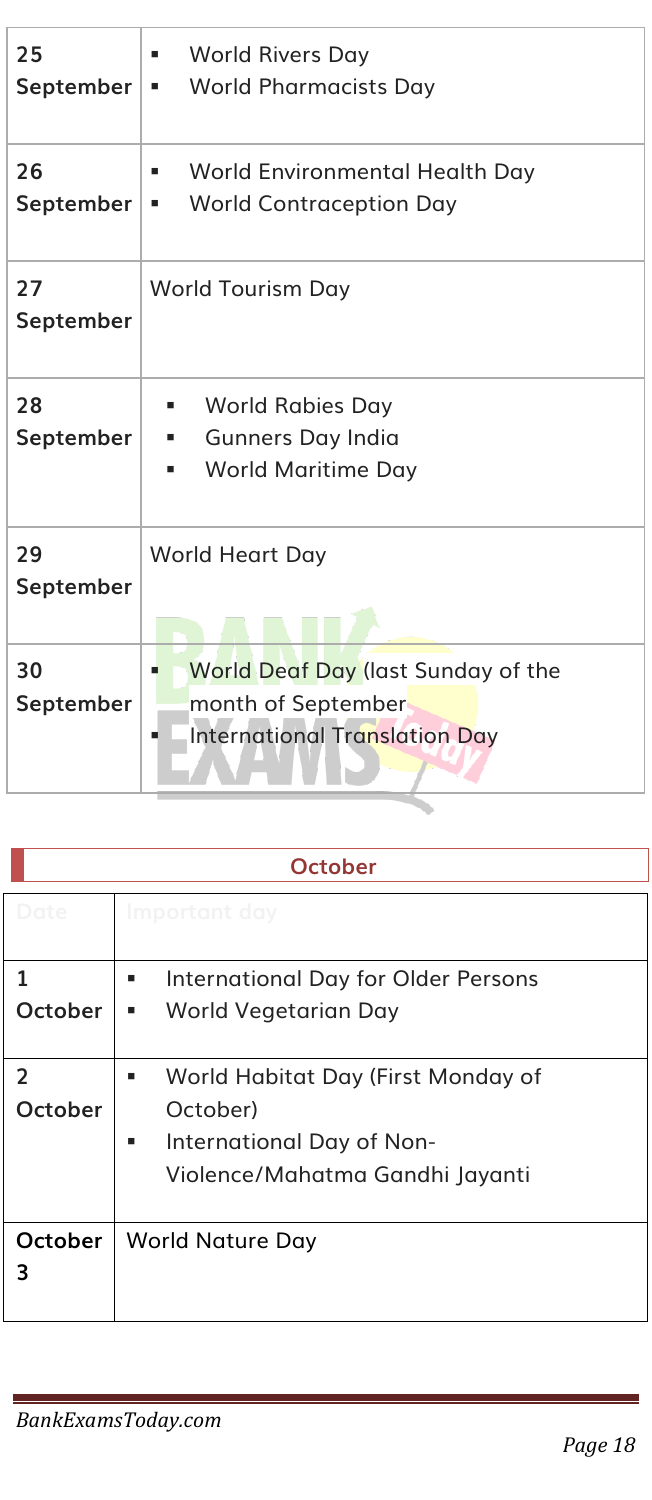| 4                    | World Space Week (4-10 October)<br>٠                                                                            |
|----------------------|-----------------------------------------------------------------------------------------------------------------|
| October              | World Animal Day                                                                                                |
| 5<br><b>October</b>  | <b>World Teachers Day</b>                                                                                       |
| 6<br><b>October</b>  | World Smile Day (First Friday of October)                                                                       |
| 8<br><b>October</b>  | Indian Airforce Day                                                                                             |
| 9<br>October         | Columbus Day<br>٠<br>World Post Day<br>٠                                                                        |
| 10<br><b>October</b> | World Mental Health Day<br>World Day Against Death Penalty<br>ш                                                 |
| 11<br>October        | <b>International Girl Child Day</b>                                                                             |
| <b>October</b><br>12 | <b>World Arthritis Day</b>                                                                                      |
| 13<br><b>October</b> | World Sight Day (2 <sup>nd</sup> Thursday of October)<br>٠<br>International Day for Disaster Reduction<br>ш     |
| 14<br><b>October</b> | International Standards' Day                                                                                    |
| 15<br>October        | International Day of Rural Women<br>п<br><b>World Students Day</b><br>Safe Motherhood Week (15-21 October)<br>٠ |
| 16<br>October        | World Food Day                                                                                                  |
| 17<br>October        | Anti-Poverty Day                                                                                                |
| 20                   | <b>World Statistics Day</b>                                                                                     |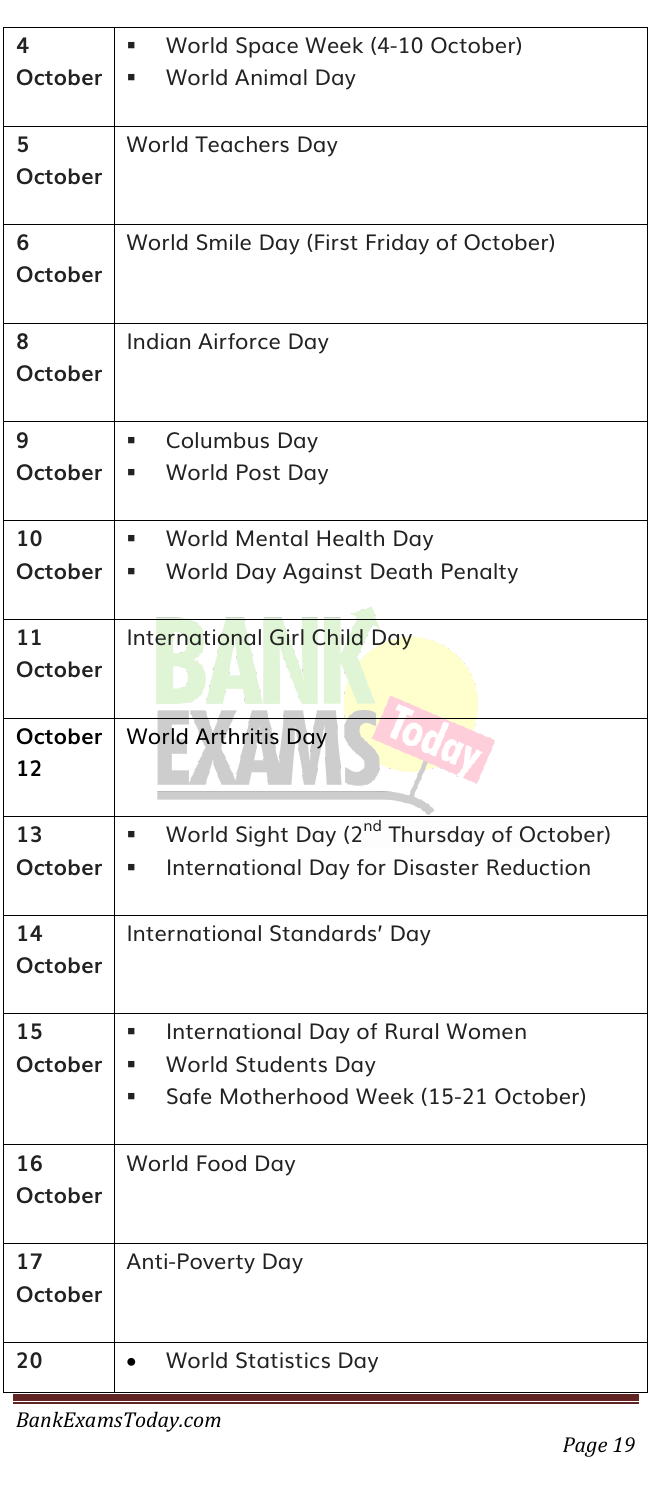| October | National Solidarity day<br>World Osteoporosis Day |
|---------|---------------------------------------------------|
|         |                                                   |
| 21      | <b>Police Commemoration Day</b>                   |
| October |                                                   |
|         |                                                   |
| 24      | <b>United Nations Day</b><br>■                    |
| October | World Development Information Day                 |
|         | World Polio Day<br>٠                              |
|         |                                                   |
| 27      | World Day for Audiovisual Heritage                |
| October |                                                   |
|         |                                                   |
| 28      | National Ayurveda Day<br>$\bullet$                |
| October | <b>International Animation Day</b>                |
|         |                                                   |
| 29      | International Internet Day<br>ш                   |
| October | World Stroke Day<br>٠                             |
|         |                                                   |
| 31      | <b>National Unity Day</b><br>٠                    |
| October | <b>World Savings Day</b><br>■                     |
|         | <b>World Cities Day</b><br>g,                     |
|         | Vigilance Awareness Week (31-5 November)          |
|         |                                                   |
|         |                                                   |

| <b>November</b> |
|-----------------|
|-----------------|

| Date                 | Important day                                                              |
|----------------------|----------------------------------------------------------------------------|
| 1<br><b>November</b> | No Tobacco Day<br>. .<br>■ World Vegan Day<br>Karnataka Formation Day<br>٠ |
| 5<br>November        | World Tsunami Awareness Day                                                |
| 7                    | • National Cancer Awareness Day<br>November   • Infant Protection Day      |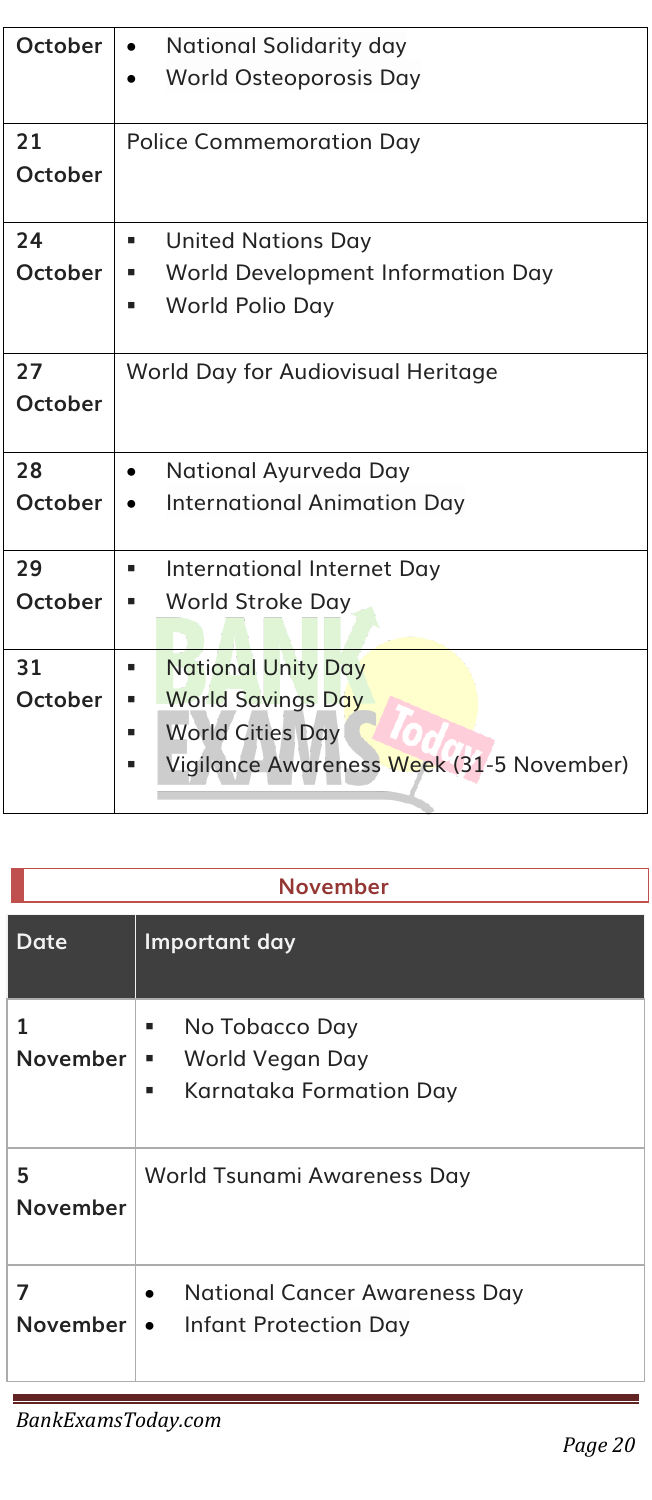| 8<br><b>November</b>  | <b>International Radiology Day</b>                                              |
|-----------------------|---------------------------------------------------------------------------------|
| 9<br>November $\cdot$ | <b>World Quality Day</b><br>World Legal Service Day                             |
| 10<br>November        | World Science Day for Peace and<br>Development<br><b>Public Transport Day</b>   |
| 11<br>November        | <b>National Education Day</b>                                                   |
| 12                    | World Pneumonia Day<br>ш<br><b>November   •</b> Public Service Broadcasting Day |
| 13<br>November        | <b>World Kindness Day</b>                                                       |
| 14<br><b>November</b> | <b>Children's Day</b><br>٠<br><b>World Diabetes Day</b><br>ш                    |
| 16<br><b>November</b> | International Day for Tolerance<br>ш<br>World Philosophy Day<br>٠               |
| 20<br>November        | Universal Children's Day                                                        |
| 21<br>November        | <b>World Television Day</b>                                                     |
| 25<br>November        | International Day For the Elimination of<br>Violence Against Women              |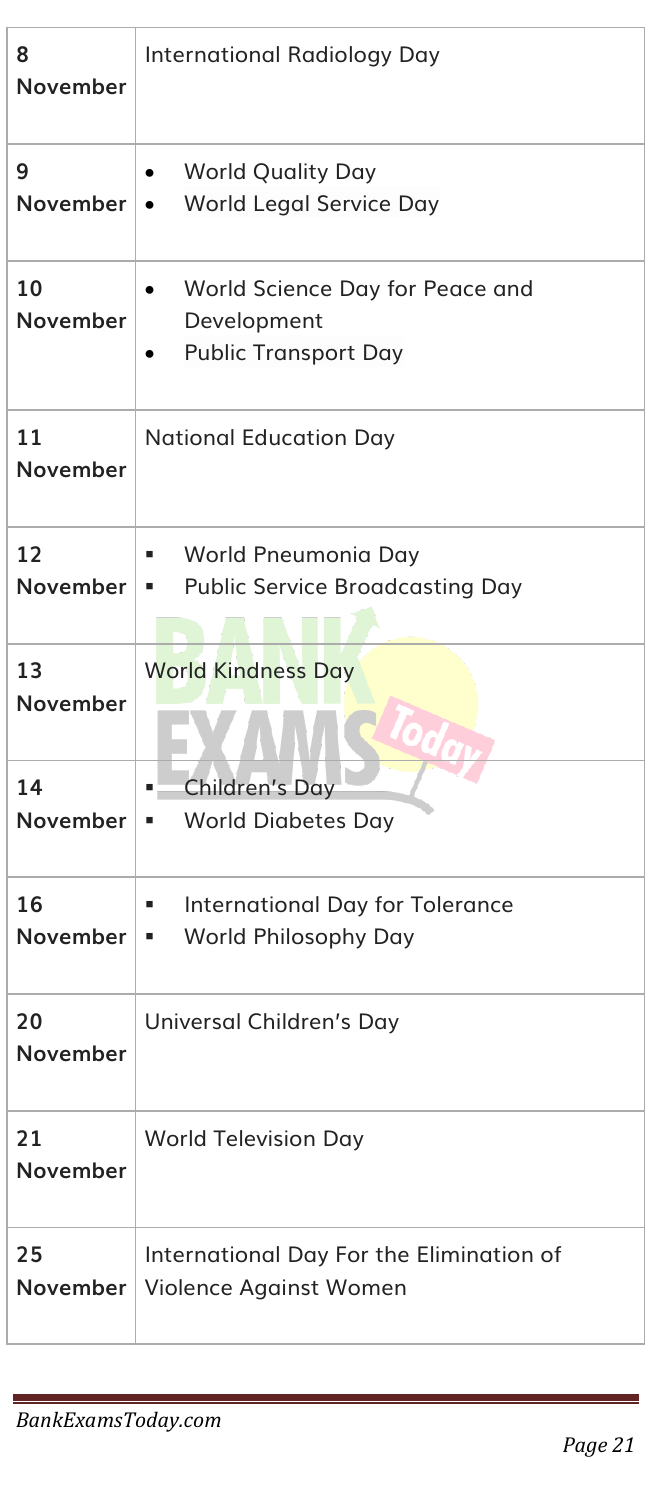| 26                    | <b>Constitutional Day-India</b><br>٠<br><b>November   •</b> National Milk Day |
|-----------------------|-------------------------------------------------------------------------------|
| 28<br><b>November</b> | <b>Raising Day of National Cadet Corps</b>                                    |

## **December**

| <b>Date</b>                | Important day                                                                                   |
|----------------------------|-------------------------------------------------------------------------------------------------|
| $\mathbf{1}$<br>December   | Word AIDS Day                                                                                   |
| $\overline{2}$<br>December | International Day for Abolition of Slavery<br><b>National Pollution Control</b>                 |
| 3<br>December              | International Day for the Persons with<br><b>Disabilities</b>                                   |
| 4<br>December              | Indian Navy Day                                                                                 |
| 5<br><b>December</b>       | International Volunteer Day for Economic<br>a.<br>and Social Development<br>World Soil Day<br>٠ |
| 7<br><b>December</b>       | <b>International Civil Aviation Day</b><br>٠<br>Armed Forces Flag Day- India<br><b>I B</b>      |
| 8<br>December              | <b>Plastic Free Day</b>                                                                         |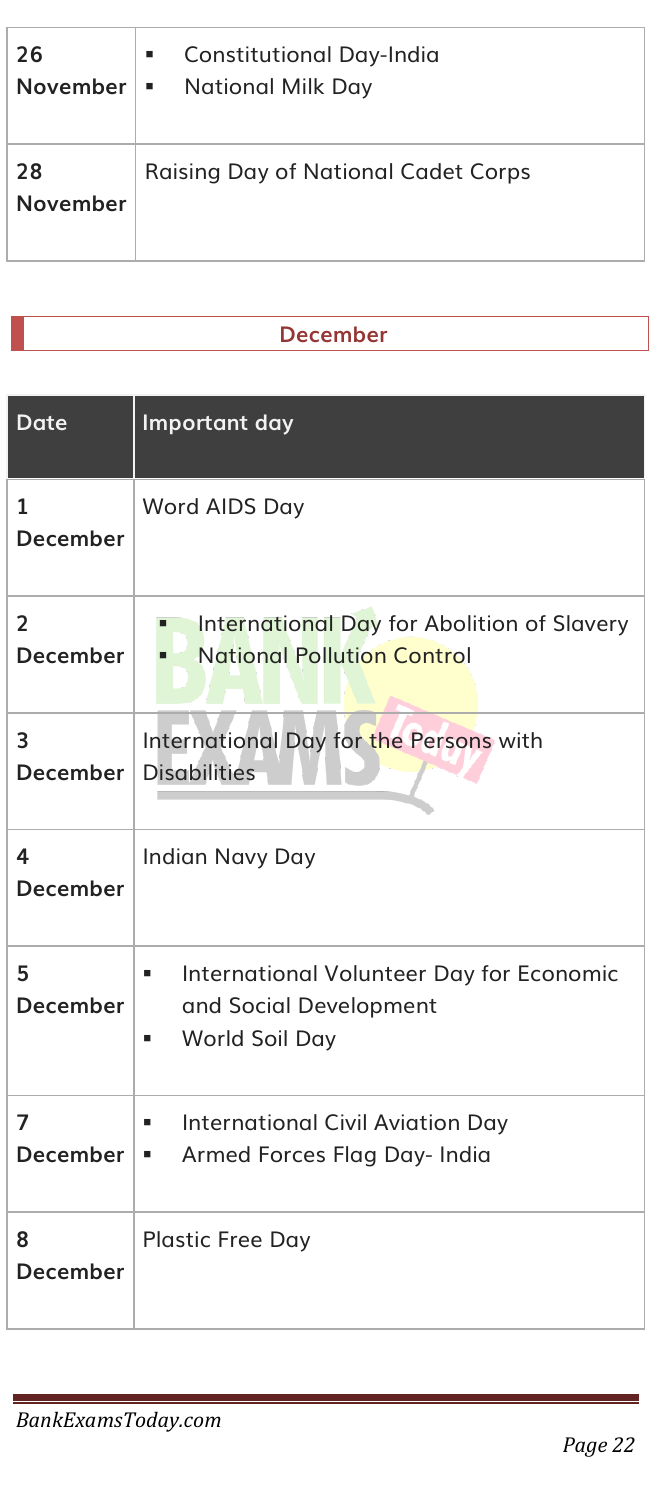| 9<br>December         | <b>International Anti-Corruption Day</b> |
|-----------------------|------------------------------------------|
| 10<br>December        | Human Rights Day                         |
| 11<br><b>December</b> | International Mountain Day               |
| 12<br>December        | Universal Health Coverage Day            |
| 14<br><b>December</b> | <b>World Energy Conservation Day</b>     |
| 16<br>December        | Vijay Diwas                              |
| 18<br>December        | <b>International Migrants Day</b>        |
| 20<br><b>December</b> | International Human Solidarity Day       |
| 22<br>December        | <b>National Mathematics Day</b>          |
| 23<br>December        | <b>Kisan Diwas</b>                       |
| 24<br><b>December</b> | <b>National Consumers Day</b>            |